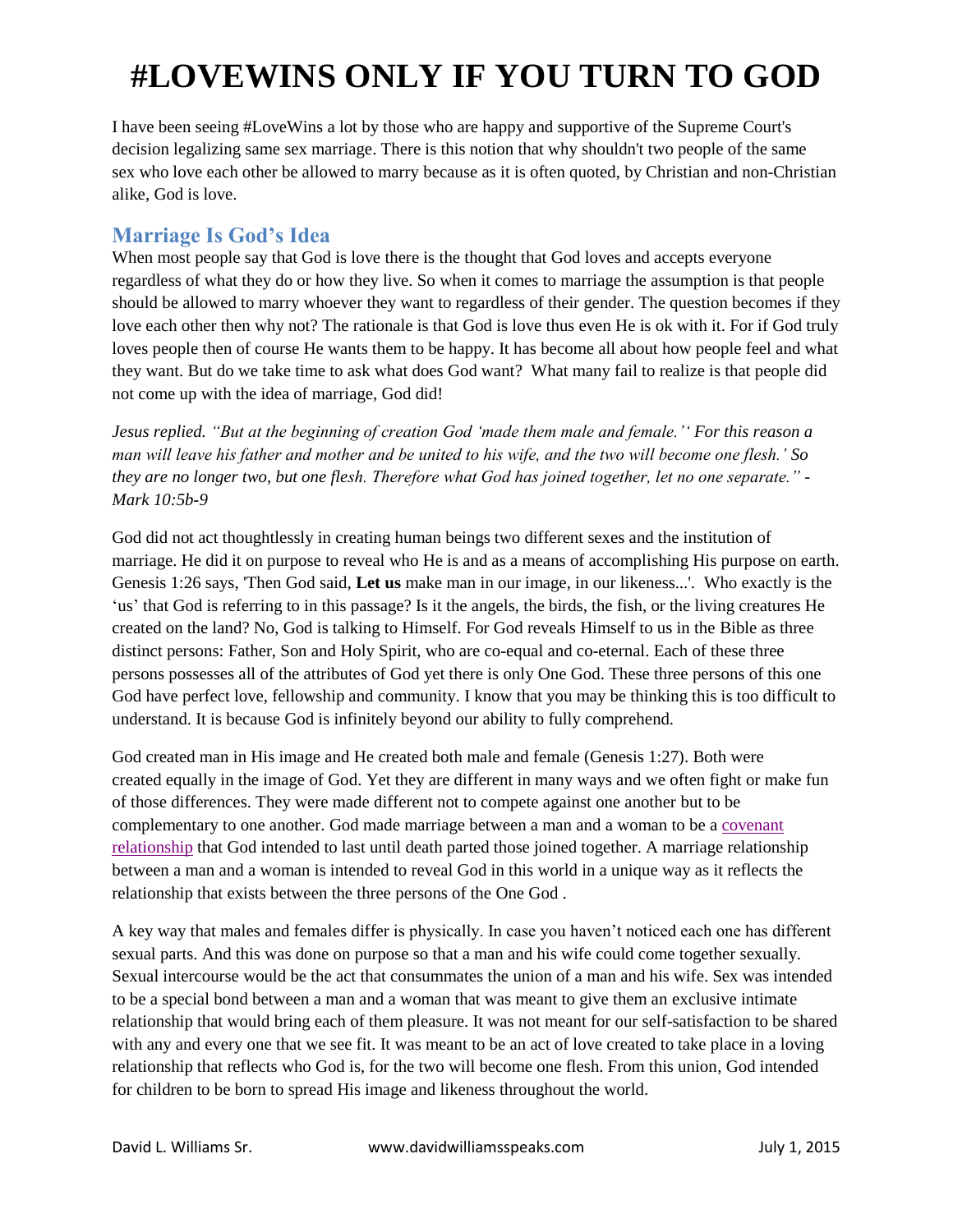Two men or two women coming together to wed do not constitute a marriage regardless of what society and government calls it. Man has no authority to redefine what the Almighty God has created and ordained. Same sex marriage is antithetical to who God is and what God has purposed. It goes against both the creation order of God who created them male and female in His image and His creation and purpose for marriage.

#### **All Sexual Sin Is Contrary To God's Nature**

I have highlighted same sex marriage because it is what we are loudly and constantly being told to accept in light of the Supreme Court's recent decision. But please know that any sex outside of a marriage relationship between one man and one woman violates what God has purposed. This includes pre-marital sex, homosexuality, adultery, incest, prostitution and bestiality (go the following [website](http://www.openbible.info/topics/) and plug in any of these topics to see what God's word says about them). It is also wrong to divorce ones spouse for any and every reason. Jesus only gave one exception clause (Matthew 19:9). Jesus also says that a man who lustfully looks at a woman has already committed adultery with her in his heart (Matthew 5:27-30). In my humble opinion, I think that this would address issues such as looking at pornography and same sex attraction. (For if a man lusting after a woman is wrong then wouldn't a man being attracted to another man be wrong since this is not a relationship that God approves of?)

People often fail to realize that God is not just love. That is one attribute of who He is. He is also holy and just in addition to many other attributes. To say that God is holy means that He is set apart, separate, from His creation – He is the supreme ruler. It means that He is infinitely pure. He is perfect in His nature and always does what is right. He is separate from all sin and He hates sin. Since God is just He must judge sin. He does not accept it, ignore it, participate in it or turn a blind eye to it. All of the things listed in the previous paragraph violate God's holy character and purpose and are what the Bible calls sin.

God has given us His word, The Bible, to let us know His holy standards. When we fail to do what God says to do and do what God forbids that is sin. The question is will we acknowledge this truth? Some people judge God's word based on their experiences and feelings and tell God, You are wrong and I am right. This is the essence of pride when people shake their fist at God and basically say I am going to do this regardless of what You say.

### **I Can't Help It! I Was Born This Way**

Many people believe that people who have same sex attraction, homosexuals and trans genders were born this way. Thus they can't help it. To your surprise, I do not disagree with that at all. However, it is not God who has made them that way as some will say. I believe that sin has affected everything about us from birth. Psalm 51:5 says, 'Surely I was sinful at birth, sinful from the time my mother conceived me' (NIV). It has affected our minds, our emotions, our bodies and our spirits. Our minds are full of darkness. Our emotions lead us to do what brings us pleasure rather than living to please God. Our bodies grow old, get sick and die. And to top it off we are born spiritually dead and unresponsive to God. The sin of the first man Adam has affected all humanity (Romans 5:12) and we are all the worse for it.

The problem is sin, it is not God. The rational that God purposely made me a certain way and then God says that the way He made me is sinful makes God out to be capricious. As I already mentioned God is holy. He is separate from sin. God is also immutable, which simply means that He is unchanging in His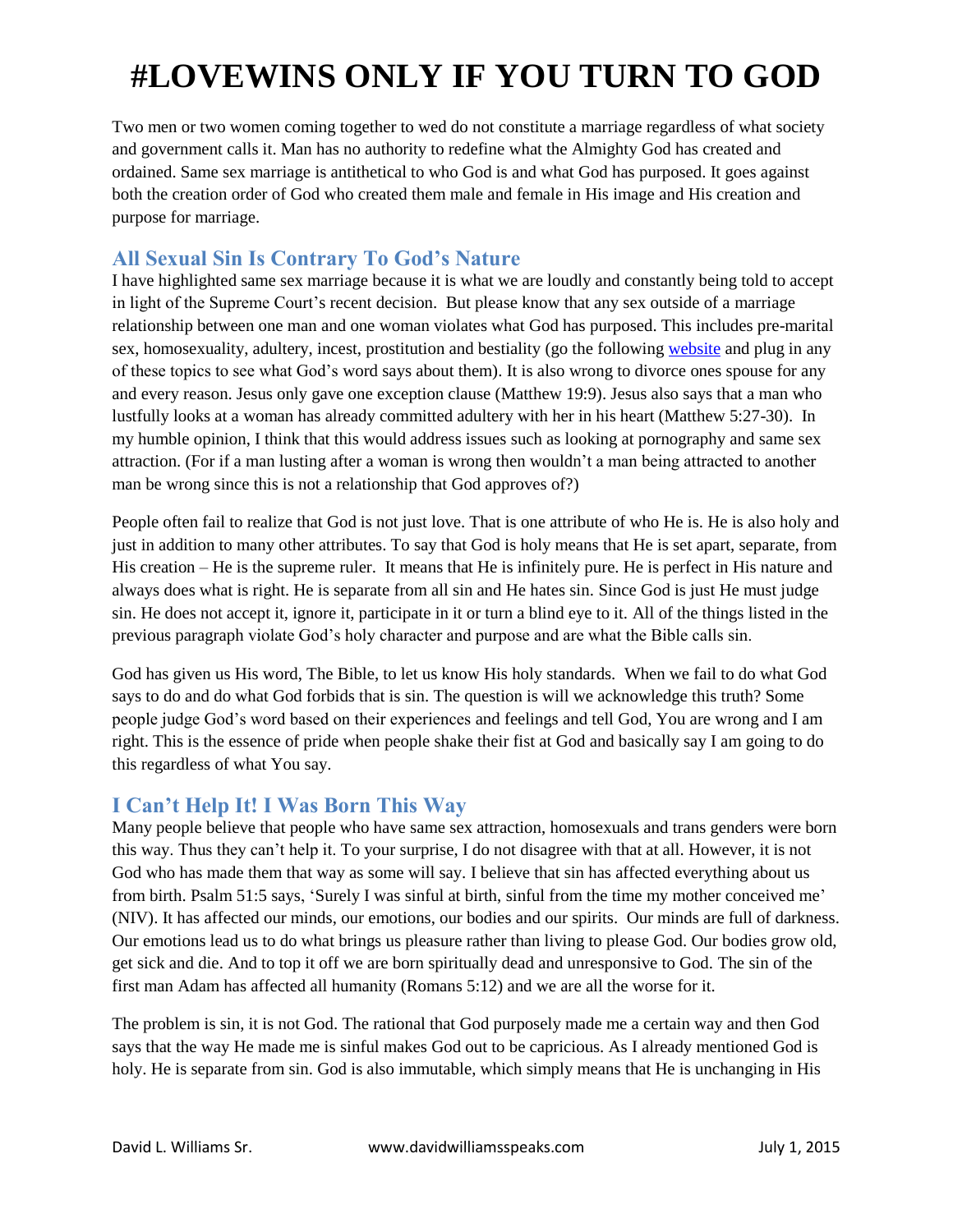character, will and covenant promises. In light of these truths what I must do is place my experiences and feelings under the scrutiny of God's word and come to the conclusion that He is right and I am wrong.

### **Believe in Jesus to Know the God Who is Love**

God is the judge and before Him every one of us stands guilty. We have all sinned against God and deserve to be eternally punished by Him (Romans 3:23, 6:23a). Jesus Christ came into the world to save sinners. Jesus said that He did not come for those who think that they are right but for those who realize that they are wrong (sinners) before a Holy God (my paraphrase of Mark 2:17). God has made a way for us to be forgiven and to experience His love in spite of our sins.

*Jesus said, " For God so loved the world that he gave his one and only Son, that whoever believes in him shall not perish but have eternal life. For God did not send his Son into the world to condemn the world, but to save the world through him. Whoever believes in him is not condemned, but whoever does not believe stands condemned already because they have not believed in the name of God's one and only Son. (John 3:16-18)*

A key phrase to understand in these verses is the phrase 'believes in him' (him referring to Jesus). There is much to be said about this but I'll mention briefly a little of what this means. To believe in Him we must believe He is the unique Son of God, who is as fully God as the Father who sent Him into the world. It also means that we must believe that God the Son came into the world as a human being, such that He was and is fully God and fully man. It means that we believe that He is different than all other human beings in the sense that He was without sin. It means that we believe in His substitutionary death for our sins and He was raised from the dead to give us new life. His death satisfied God's wrath for our sins and His resurrection has declared us in right standing with God. Lastly to believe in him means that we must acknowledge that we are sinners, confess (agree with God about what He calls sin) our sins to God and repent (turn from our sin) and turn to His gracious provision to save us and give us eternal life, Jesus Christ.

We stand condemned because of our sin and Jesus came to save us from this condemnation if we believe in Him. But if a person fails to believe in Him then He is under and will face God's wrath for his/her sin (John 3:36). The one who died and rose again from death is the same one given authority to judge at the end of the age. So you can choose to embrace your sin and reject the God who sent His Son, Jesus, to save you. Or you can turn from your sin to God by trusting Jesus Christ. The choice is yours one leads to death (eternal separation from God) and the other to life (an eternity with the God whose love is infinitely better than you can imagine). Go t[o everyperson.com](http://www.everyperson.com/) for information on how to begin a relationship with God.

#### **Be Transformed by God's Power**

The Bible says. 'Therefore, if anyone is in Christ, he is a new creation. The old has passed away; behold, the new has come.' (2 Corinthians 5:17)

Being a Christian means living a new life. It means that I no longer accept and live in the sins that God has forgiven me of and has given me power by His Spirit to overcome (to understand more of what this means listen to the messages I share on ['Living Holy in a Perverted World'](http://www.davidwilliamsspeaks.com/#!purityholiness/ccy5) and ['Living By the Spirit's](http://www.davidwilliamsspeaks.com/#!church/c240r)  [Power'\)](http://www.davidwilliamsspeaks.com/#!church/c240r). Being a Christian does not mean that a person will no longer be tempted in this area or struggle